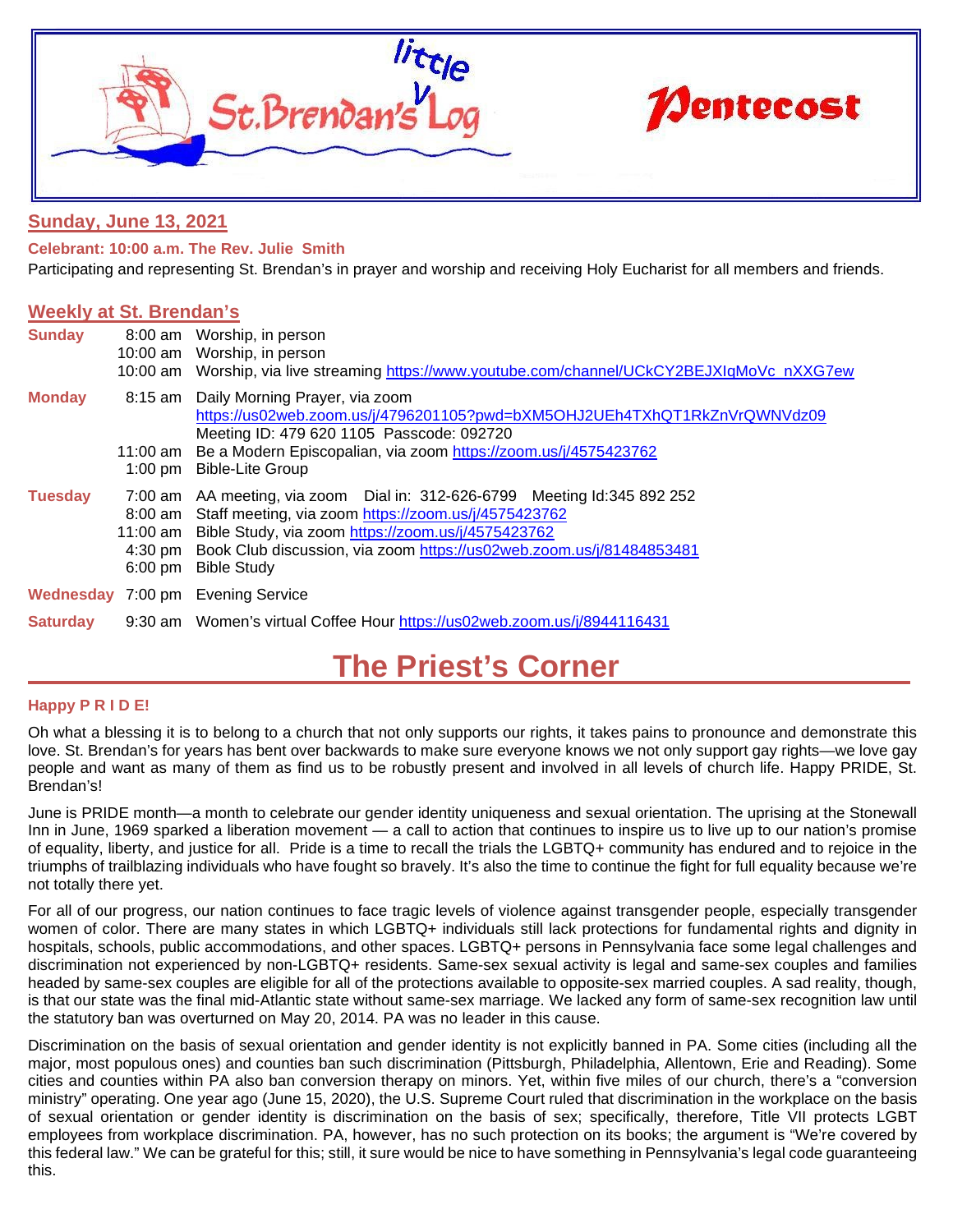Here's my concern for the diocese and St. Brendan's. Diocese, first: for a number of years we had more than a few gay male priests and, I think, two gay female priests. With my departure, the diocese will have only one gay priest-in-charge; and so far, to my knowledge, no female gay priests. (We have one gay male deacon.) Every gay clergyperson in the diocese I've spoken to has encountered discrimination. It's usually the silent treatment. And we do have clergy—some in significant roles—who are still theologically unsure of the validity of blessing same-sex marriages.

Now, my concern for St. Brendan's: for the past four years (my tenure), we scored 50-50 in terms of the highly significant, symbolism-effective Gay Pride Parade commitment. Now the obvious, reality-based reason for parade non-participation is the fact that Pittsburgh did not have one the last two years due to the pandemic. True! But be careful. The momentum has been cut in half. We were on fire. That doesn't mean we will be like this next June. This energy needs intentional nurture and intentional fueling to continue.

Here's what you need to know: four years ago when we first participated in PRIDE as a church, the momentum did not come from the gay priest. The impetus came from a focused, committed Senior Warden, who bugged me continually about the PRIDE presence; and from an in-the-know, civicly-connected, determined vestry member who took the lead on this matter. The vestry voted to pay a supply priest to take my place for Sunday liturgies so that I could March with Brendanites in this parade. The vestry and others talked this up and produced 3O+ Brendanites at PRIDE—the most any Episcopal Church ever produced at the Parade. We were the only Episcopal church from the diocese at that PRIDE parade.

I recall beloved Bob Affleck and Sylvia and others were running pamphlets back and forth along the parade route as throngs of parade goers took them. This small, energized group of Brendanites connected hundreds, perhaps thousands of young and old gay people and their loved ones to St. Brendan's. Marge Marine led our portion of the parade on her motor scooter; she waved like the Queen of England, while boldly wearing her shirt that told the world how much she loves her gay daughter.

Please don't lose this incredible witness! We gained a family at St. Brendan's because of our being at PRIDE that year. A gay man took Eucharist for the first time since he was a boy because we were at PRIDE. One Episcopalian in our diocese read on the website that we were at PRIDE; he decided to become honest about who he is—and the incredible pathway God put him on is amazing.

I'm so glad to have been a part of this outstanding love. May God secure our love for ministry, especially to the LGBTQ+ Community. Happy, happy PRIDE!

#### **Regis+**



St Brendan's Men's Breakfast, Monday, June 14th.

Gentlemen, please join us at the Eat'n'Park, 2650 Brandt School Rd in Wexford at 9:00 AM for breakfast and coffee. Sign-up not necessary, but you may contact Steve Horton at stephenshorton@gmail.com for additional information.

**OUR NEXT FORUM: THIS Tuesday, June 15** via a Zoom webinar -- **Equality, Identity and Hope: The Asian STOP American Experience**. Our speaker is Cynthia Choi, Co-Founder of Stop Asian Hate. She is also Co-Executive **ASIAN** Director of Chinese for Affirmative Action (CAA), a civil rights organization committed to protecting immigrant **HATE** livelihoods, and fulfilling the promise of a multi-racial democracy. Ms. Choi has 20+ years of nonprofit leadership experience, leading campaigns on immigrant rights, violence prevention, and more. She will not only provide us with historical

information about the embedded bias, but also the latest information on what is happening to Asian Americans in our country and what we can do.

To attend, email Katie at [StBrendansKatie@gmail.com.](mailto:StBrendansKatie@gmail.com) For more information, go to [www.stbrendans.org.](http://www.stbrendans.org/) Timely and worthwhile!





- We could use a little help with . . . • organizing food and drinks
	- bringing and/or organizing COVID-appropriate games and activities for various age-groups
	- assisting with set-up and tear-down

If you can help in any of these ways (or some way that we haven't listed—yet!), please contact Tim Austin a[t austover@gmail.com.](mailto:austover@gmail.com)

## **Here are some details, more will be coming soon.**

- Eucharist will be celebrated 10:00 am at Latham Shelter.
- The picnic meal will follow the service.
- Please bring your own chair/s or blankets.
- We will respect everyone's personal judgement in respect to COVID 19.
- Those who prefer to bring and consume their own meals are welcome to do so.
- Kids are welcome.
- The 8:00 am Eucharist service will be held at church.
- There is no rain date scheduled.
- If the picnic is cancelled, you will be notified by 8:00 am. The 10:00 service will then be at St. Brendan's, minus livestreaming.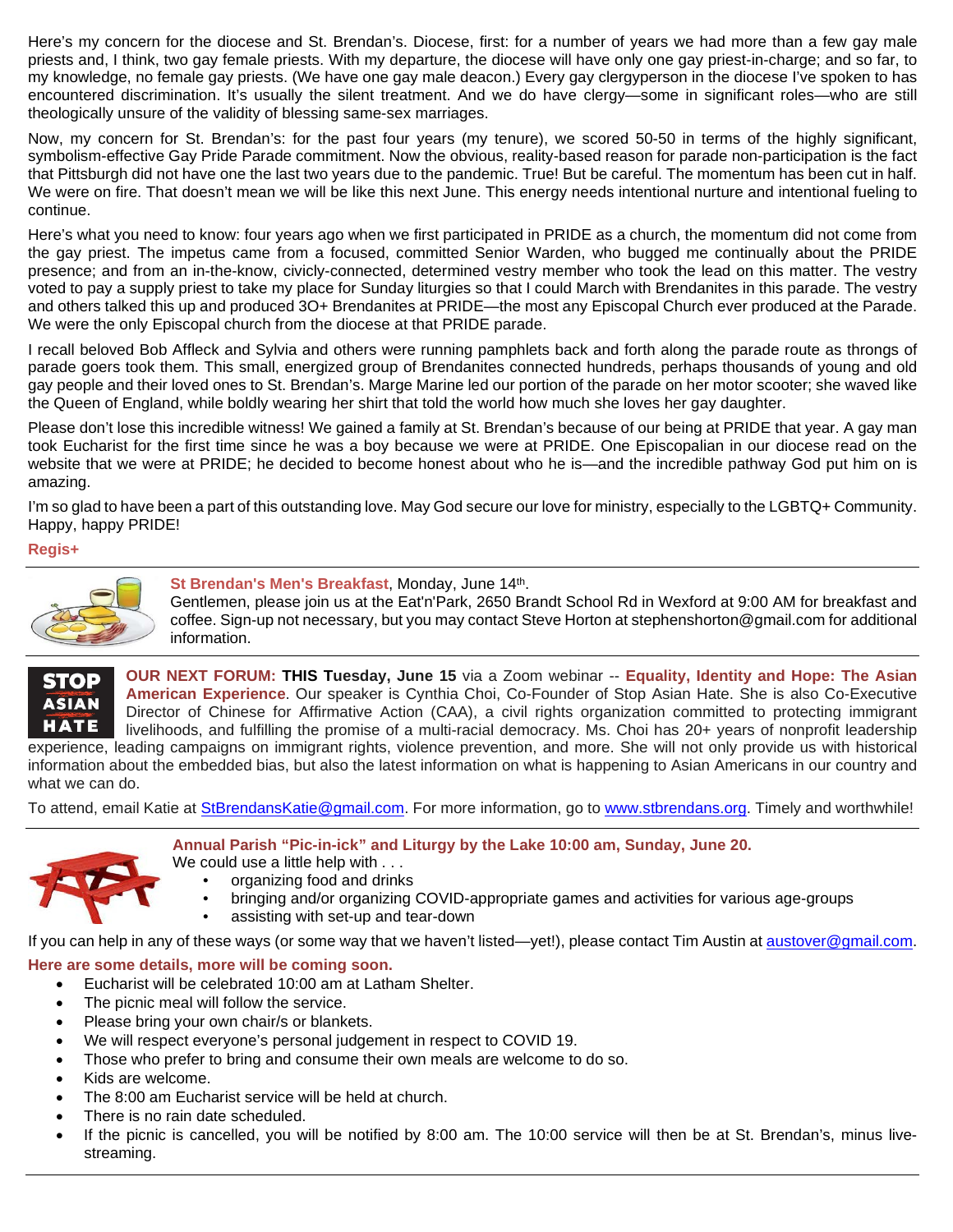## It's Summer!

And what do you have planned? I know school is just ending and maybe you just want to sleep in late or maybe stay up late and catch fireflies. Maybe you are thinking of going on hikes, swimming at the beach or pool, or playing soccer or baseball. There are a lot of things you might be thinking about doing.

When you think about what you want to do, do you think about how many times you miss the ball or how many times you hit a home run? Dropping that easy pop up or catching the ball and winning the game for your team?



Of course, you think about the win. Don't we all. We think about being carried off the field by our teammates and how good that post game celebration is going to be. But we don't often think about the hours and hours of practice that went into that easy catch or that great hit, just the end result and the big win.

Or, think about catching fireflies. Do any of you still try to catch fireflies or grasshoppers? We used to think if we caught enough fireflies we would not need a flashlight! But before we could catch any bugs, we needed: a glass jar, a lid with holes or some netting or a screen so the bugs could breathe, grass and a small twig in the jar. So, while we focused on the end of the project – having enough fireflies to light our way – we also needed to prepare to catch them by having our jars, lids, and bug food supplies ready.

This week's readings are about planning ahead too. The reading in Second Corinthians says, "for we walk by faith, not by sight." It also says we need to be confident in our walk. Because our aim is to be pleasing to God.

Being pleasing to God means we don't wander aimlessly through life without plans. We don't just hope to do good, we look for ways to be good. Which means we might plan on being good by thinking, '*today I will help my parents by cleaning my room, or taking out the trash, or sweeping the floor, or weeding the garden*', then doing that thing we thought of doing. Or if working seems too hard to do, maybe I just do what my parents ask (or tell) me to do – like stop fighting with my sister or brother; not leaving my toys out or making my bed. Planning to do something good as part of our fun makes it not seem like too much work once we have had our fun.



If you watched last week's Sunday School lesson – this makes me a little less Goofus and bit more Gallant.

**Peace, Julie+**

**CRIES Advocacy (Christian Response In Emergency Situations),** donates 10% of our pledged income. This week we are supporting the work of Northside Common Ministries. The Mission of Northside Common Ministries (NCM) is to answer the call "to feed the hungry, clothe the naked, and receive the stranger," as well as "do justice, love kindness, and walk humbly with God."

# **Senior Warden's Corner**

**It is not given us to know what the future may hold, but the recent improvement in the COVID numbers suggest that this**  may be a good time to look back at what we learned as a parish during fifteen months of pandemic restrictions.

We learned for example that modern technology can provide access to church activities for those who cannot attend in person whatever the reason. From liturgies to forums, and from Bible study to game nights, we no longer have any excuse not to include the housebound, those who are traveling, and those who have found us online and become members of a "St. Brendan's-Without-Walls" that didn't even exist a year ago.

We also learned, however, that individuals respond to live-streaming in many different ways. Some welcomed being able to participate from home with a mug of coffee at their side and perhaps a pet in their lap. Others found it hard to distinguish online services from the cable and broadcast entertainment that most of us were consuming in such quantities day after day. I've heard people say everything from (at one extreme) I've found a whole new way to worship; I may never go back to church again! to (at the other) I couldn't stand the livestreamed liturgies and basically stayed away from church throughout the pandemic!

We surely need to respect all these reactions—those at both extremes as well as those that lie at intermediate points along the spectrum. Such a diversity of viewpoints is hardly a novelty, after all. Episcopalians have always responded in wildly different ways to everything from the use of incense to liturgical dance to the more or less traditional translations of the Bible itself.

As St. Brendan's continues its steady pathway towards reopening, though, I think it is important for each of us to reflect individually on what we have learned about our participation in worship during this time. Where have we found new opportunities to find God (or where has God found us?)? How can we integrate new insights into ourselves with pre-pandemic practices that had become routine? Can we identify the source of whatever may have made worship especially challenging under COVID—and how could St. Brendan's overcome those barriers? Then, please, share those thoughts with the Worship Committee so that your perspective can be taken into account as we move forward into the summer.

## **Tim Austin**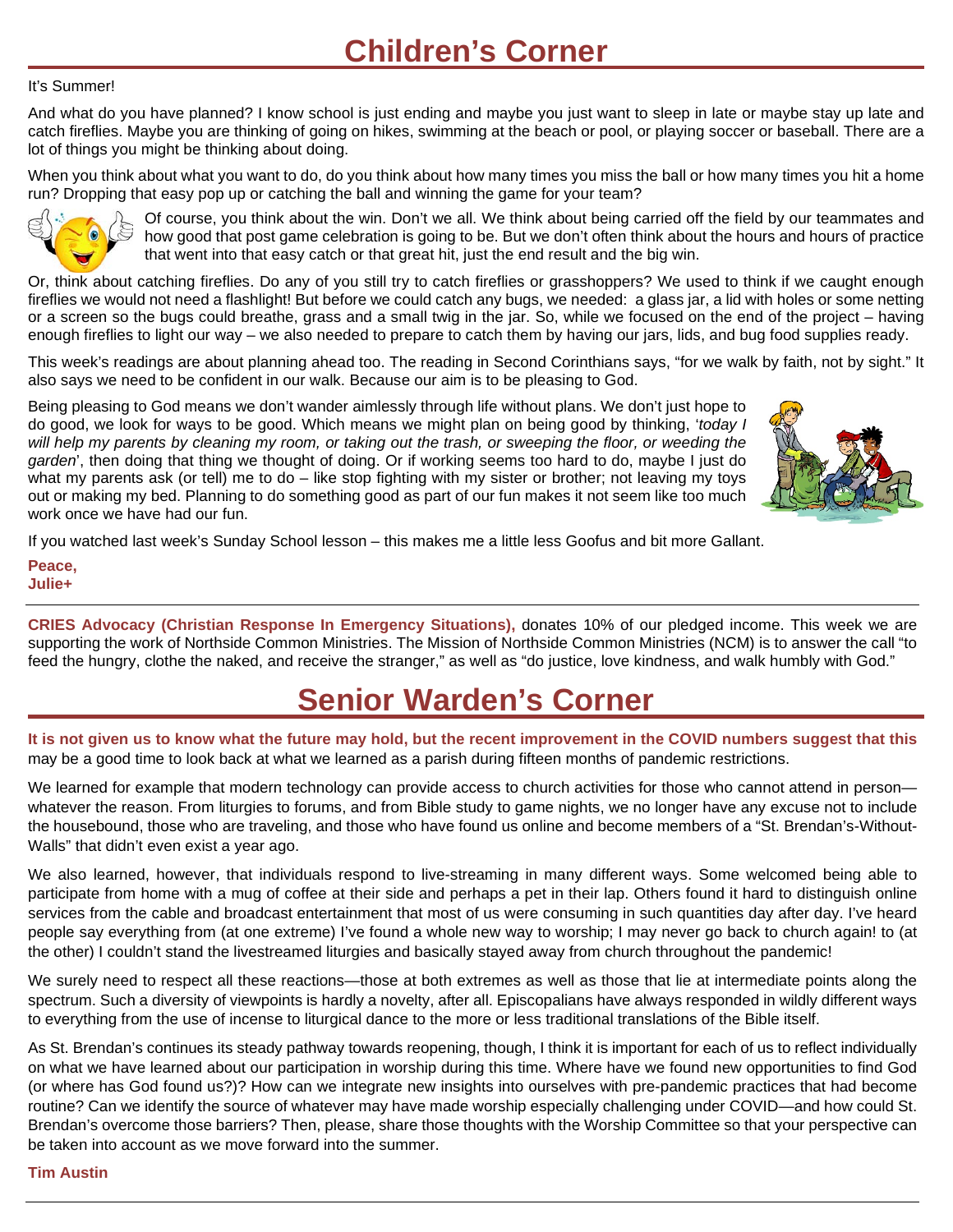

St. Brendan's has resumed the **weekly Wednesday evening service at 7:00 pm** in the chapel. The short service (approx. 30 min.) will follow closely Evening Prayer from the Prayer Book. Communion will be offered at the end of the service. The format will be similar to the monthly Taize service from 2019 but without music. For more information email Rev. Darrell at [johnsdj31@verizon.net.](mailto:johnsdj31@verizon.net) Please join us for a quiet, peaceful, midweek break. (Masks and distancing will be observed.)



We met our \$5,000 goal for the **Greater Pittsburgh Food Bank!**

Wanted to say thank you for all who donated to help us reach our goal of \$5,000 for the Greater Pittsburgh Food Bank. The Food Bank and the Justice Ministry appreciates each and every one of you!

Are you using Amazon Smile when you shop online? Let's get St. Brendan's free money. Amazon Smile. amazonsn Directions are on our website www.stbrendans.org. Please tell family, friends, coworkers and neighbors to join us.



# **Requested Prayers:**

For the members of St. Brendan's: Rosie and Rodge Wood, Larry Tarrant, Wesley Bell, John Jacobs, Matthew, Larry Toler, Mark Shoemaker, Dr. Ken Judson and Mark Kinley.

For our parents, especially; Sandy Martin, Ray Militzer, Naomi Getty and Lenora.

For our family members, especially; Steve Parsons, Geoff Wood, Lane, David, Marie Hazelton, Patrick Schantz, Tom Groves, Nathan Schlumpf, David Pingree and Robert Donato.

And for our friends, especially; Dave Frazier, Jane Young, Sherri Hilbert, Joan Gonzales, Heather and Dan Houle.

We pray for all who have died, especially Larry Tourangeau, Trish Galone and Norma Cervantes (Darrell Johnson's sister).



# **Dear Friends of St. Brendan's,**

St. Brendan's Episcopal Church would like to thank, and request your prayers for, the following parishioners and friends or family of parishioners. Each is a medical professional or an emergency first responder who is helping people cope with the Coronavirus outbreak. They are using their skills and risking their own well-being by tending to those whose health has been threatened.

We are grateful for their selfless dedication and ask that God watch over them, keep them safe and give them both strength and rest. We hope that you will join the church in thanking and praying for:

John Jacobs and staff Kerri Jensen Dr. Ken Judson Luke O'Neill Jennifer Julie Mike Patrick

Kimberly Becker **Maddie Bell** Kate Burnett **Frank Casey** Bob Cerra Brenna Conroy **Adele Cotter** James Cotter Laura Dugan Demers Nicholas Demers Andrea Dickerson Franklin Park Police Department Franklin Park Volunteer Fire Department Rebecca Donadee Chris Fleissner Amanda Gagnon Jeff Gagnon Shelley Gagnon<br>Betsy Gentile Clynne Gloor Ann Hockenberry Beth Lutz Hoffman Eric Hood Betsy Gentile Lynne Gloor Ann Hockenberry Beth Lutz Hoffman Eric Hood Becca Sands Warren Sands Andrew Smith Justin Zeigler Cindy

# **Prayer for our medical personnel and first responders.**

Lord, please bless and care for all healthcare workers and first responders. Grant them wisdom, knowledge, skill and compassion so that they may be instruments of Your healing power for those they serve and care for. Give them strength and support. May they be able to do their work in a spirit of love and kindness and mercy. Keep them safe and well as they make personal sacrifices on behalf of Your community. Amen.